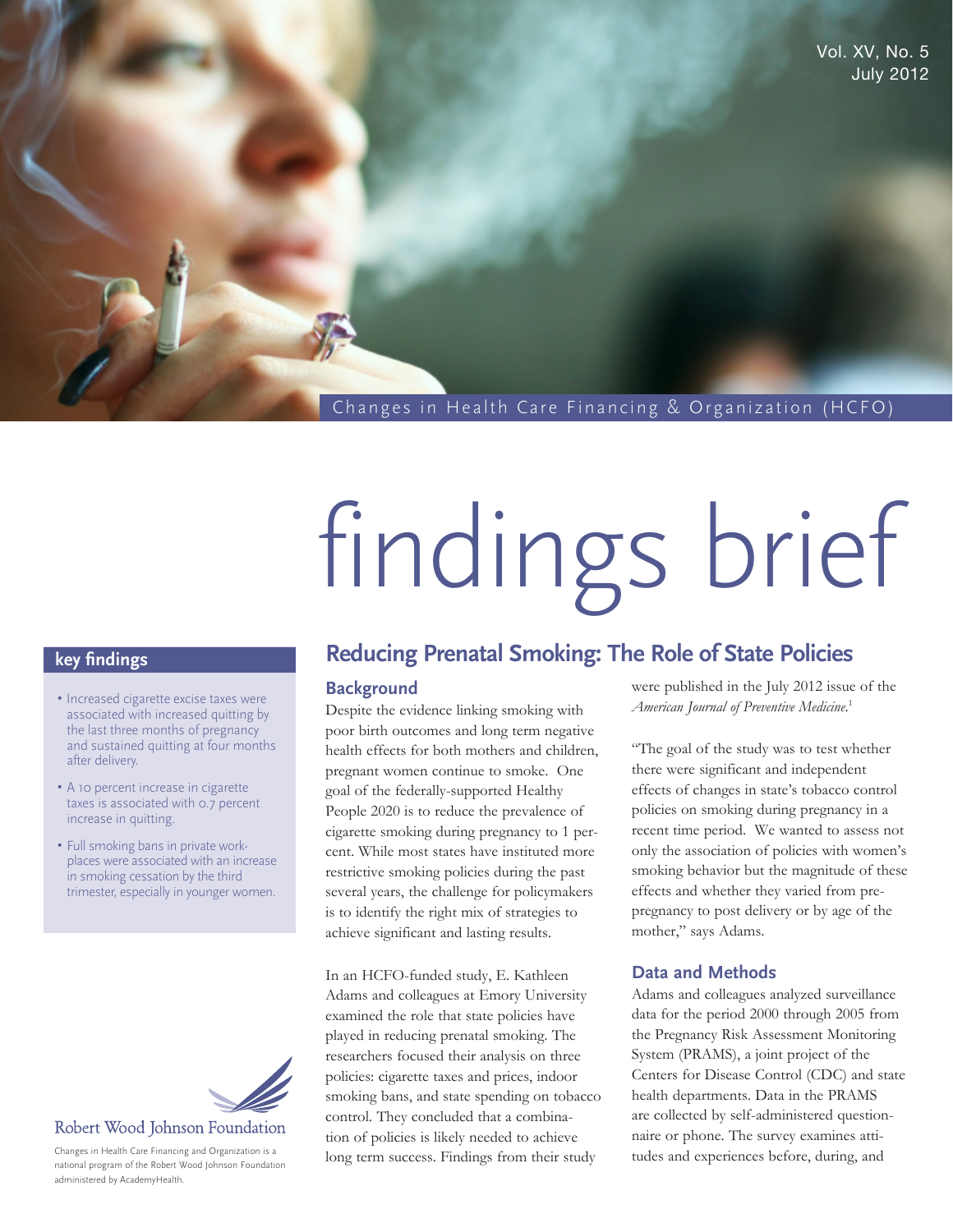immediately after pregnancy. The research team excluded women who did not report smoking pre-pregnancy, resulting in a study sample of 225,445 women with live births over the study period. Smoking behavior, captured through PRAMS, was assessed in three ways: smoked pre-pregnancy, quit by the last three months of pregnancy, and sustained quitting.

Data on state smoking policies covered 29 states and the District of Columbia. The researchers hypothesized that the higher taxes and resulting higher prices, as well as the indoor smoking bans were most likely to promote a reduction in prenatal smoking. The likely impact of increased state spending for controlling tobacco was less clear.

The sample was divided and analyzed by age groups, as younger women report higher rates of smoking pre-pregnancy and they have shown to be more price-sensitive when making decisions regarding smoking.

#### **Results**

The researchers found white, less-educated, single women, and those who have a history of physical abuse and other life stressors, reported higher rates of maternal smoking. Insurance status often shifted during the course of pregnancy. Thirtyeight percent of women who smoked prepregnancy were uninsured. However, by delivery, 58 percent were covered under Medicaid. State tobacco control policies also changed over the course of the study period. Real cigarette taxes increased on average by \$0.63 per pack (from \$0.47 per pack in 2000 to \$1.10 per pack in 2005); real average prices increased by \$0.84 per pack (from \$3.69 per pack in 2000 to \$4.53 per pack in 2005); real tobacco control spending per capita increased by \$4.75 (from \$2.61 in 2000 to \$7.44 in 2005); and smoke-free indoor air policies increased generally in all study states.

Study findings showed mixed results on the impact of policies. The researchers found that none of the three types of state

tobacco control policies affect pre-pregnancy smoking levels. Similarly, increases in tobacco control spending were not associated with changes in smoking behavior at any point before, during, or after pregnancy. However, increasing cigarette excise taxes by \$1.00 was associated with a 4.8 percent increase in quitting by the last three months of pregnancy (the first "quit measure"), and a 4.2 percent increase in sustained quitting at four months after delivery (the second "quit measure"). In additional analysis, the researchers determined that a 10 percent increase in cigarette taxes is associated with 0.7 percent increase in quitting. The implementation of full smoking bans in private workplaces was associated with approximately 4.5 percent increase in smoking cessation by the third trimester. Smoking bans in the workplace were not seen to affect sustained quitting four months after delivery.

In the age group analysis, the researchers found that younger women (aged <20 years) were most affected by a ban on smoking in the workplace (13 percent increase in quitting by the third trimester). This was also found for a ban on smoking in restaurants. An increase in tobacco control spending was found to increase the probability of sustained quitting only for women aged >34 years.

#### **Limitations**

Smoking levels were determined by selfreport and were not biochemically verified. It is possible that pregnant women underreported smoking habits.

#### **Policy Implications**

As policymakers continue to explore strategies to reduce the prevalence of smoking during pregnancy, the findings of this study offer evidence of the strengths and limitations of individual policies and combinations of policies. The results demonstrate that increased state and federal excise taxes are associated with higher rates of quitting among pregnant women and have an impact on sustaining quitting after giving birth.

While we know that smoking cessation is associated with better health for women and children, increased taxes on cigarettes can also generate revenue at the state level. In fact, since this study period  $(2000 - 2005)$ , eight states, the District of Columbia, and New York City have increased their cigarette excise taxes by more than \$1.00. However, it is important to consider the regressive nature of tobacco taxes. In order to not place an undue burden on the poor, policymakers should consider other policies, such as the exemption of groceries from sales taxes, as a potential solution.

Policies with encouraging results are smoke-free indoor air laws. According to Adams and her team, between 54 and 65 percent of pregnant women are active in the workforce, and are impacted by smoking bans in these locations. In fact, only bans on smoking in private workplaces was shown to affect rates of quitting smoking during pregnancy and sustained quitting after delivery (as opposed to broad spectrum smoke-free indoor air laws). Bans on smoking in the workplace are especially effective in increasing quit rates among younger pregnant women, or at the least, reducing the amount of smoking.

Finally, the results did not indicate that tobacco control spending impacts smoking before, during, or after pregnancy, except on sustained quitting for women over 34. However, these results do not suggest that there is no value in tobacco control spending, as previous research has shown it to be effective. The researchers hypothesize that tobacco control spending may be ineffective unless it reaches a minimum level suggested by the CDC in most states. State policymakers should consider this minimum threshold in calculating investments in tobacco control.

"Our results indicate that states can achieve sizeable reductions in smoking among pregnant women by combining policies regarding cigarette excise taxes and